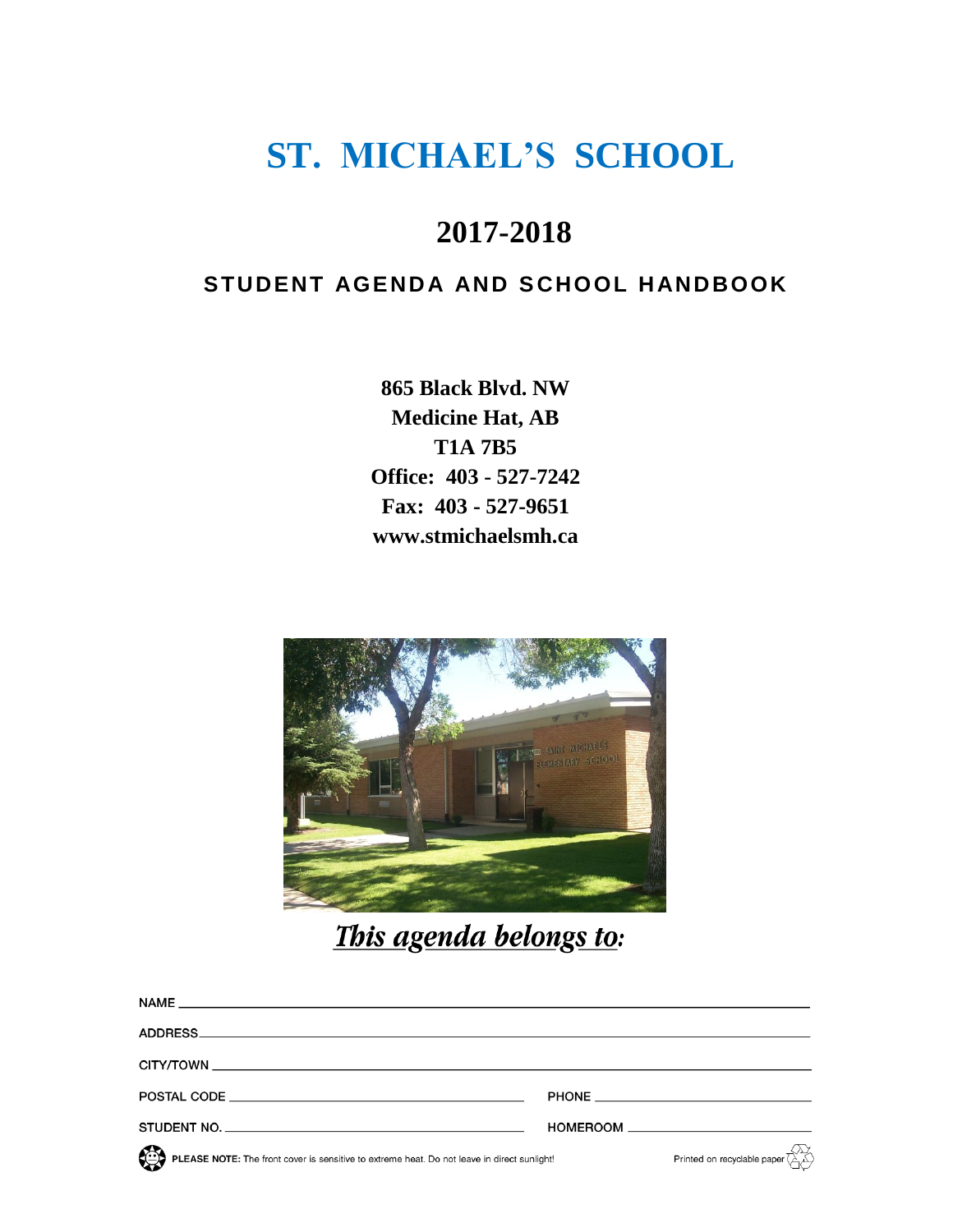#### **WELCOME**

Welcome to St. Michael's Fine Arts Focus School! We are a **School Community of Learners committed to promoting excellence in a caring and safe learning environment**. The continued support and encouragement from parents is invaluable. Working together we can do more. Every school day will be filled with new educational experiences, challenges and opportunities. We look forward to a year filled with rewarding accomplishments.

## **MISSION STATEMENT**

St. Michael's School provides an education based on the teachings of Christ that is both a preparation for life and a way of life. Catholic Education provides for the physical, intellectual, emotional and spiritual development of the whole person. A climate of love, trust and mutual respect invites responsible decision-making.

Special emphasis on the fine arts and their integration throughout the curriculum develops creativity and personal initiative, and encourages a desire for life-long learning.

Co-operation among families, school staff and clergy within St. Michael's community is demonstrated by a commitment to the school mission.

> *"Our Journey: Growing in Faith, Learning and Community"*

## **PRAYER TO ST. MICHAEL**





protection against the wickedness and snares of the devil. May God rebuke him we humbly pray; and do thou, O Prince of the Heavenly host, by the power of God, cast into hell Satan and all evil spirits who wander through the world seeking the ruin of souls. Amen

## **ST. MICHAEL'S SCHOOL**

St. Michael's School is named after God's messenger to the souls of the righteous. His name means, "Who is like unto God." St. Michael is the champion of the faithful in their strife with the powers of evil. He is the special patron and protector of those who love and follow Jesus Christ. St. Michael is the protection Archangel, patron of police officers and bringer of the gift of patience, angel of careers, achievements, ambitions, motivation, and life tasks. St. Michael's Feast Day is September 29<sup>th</sup> and is celebrated by our school every year.

## **HISTORY OF ST. MICHAEL'S**

St. Michael's school opened its doors to students in 1965. It was officially opened after the addition of a gym and east wing in October 1968. Further expansion included the addition of the drama facility and one classroom in September 2000. State of the art renovations were completed in September 2004 for the LAP classroom. In 2010 two new modular classrooms were added to the east wing and another in 2012 to accommodate our increased enrollment.

St. Michael's School draws students from around the city as well as being the home school for NW Crescent Heights, Riverside and Redcliff. Since 1990, instructional minutes have been maximized to provide an overall Catholic Education with a fine arts focus. The arts bring wonder to learning. Our **motto** is **"Works of Art in the Making".**  Our school colours are royal blue and yellow.

## **FINE ARTS FOCUS**



Music, movement, art, and drama are integrated throughout the curriculum into students' daily learning. An options program featuring various visual and performing arts selections is offered for all grade four- six students. Each term, students may select from various options based on

student and teacher interests. An annual fee of \$20.00 is charged to cover costs for all fine arts activities including attending productions and guest performances.

### **INFORMATION**

| Website (district) www.stmichaelsmh.ca      |  |
|---------------------------------------------|--|
| E-mail (Principal) ron.blackmer@mhcbe.ab.ca |  |
|                                             |  |

\*After hours service

#### **DAILY CLASS SCHEDULE (GRADES K-6)**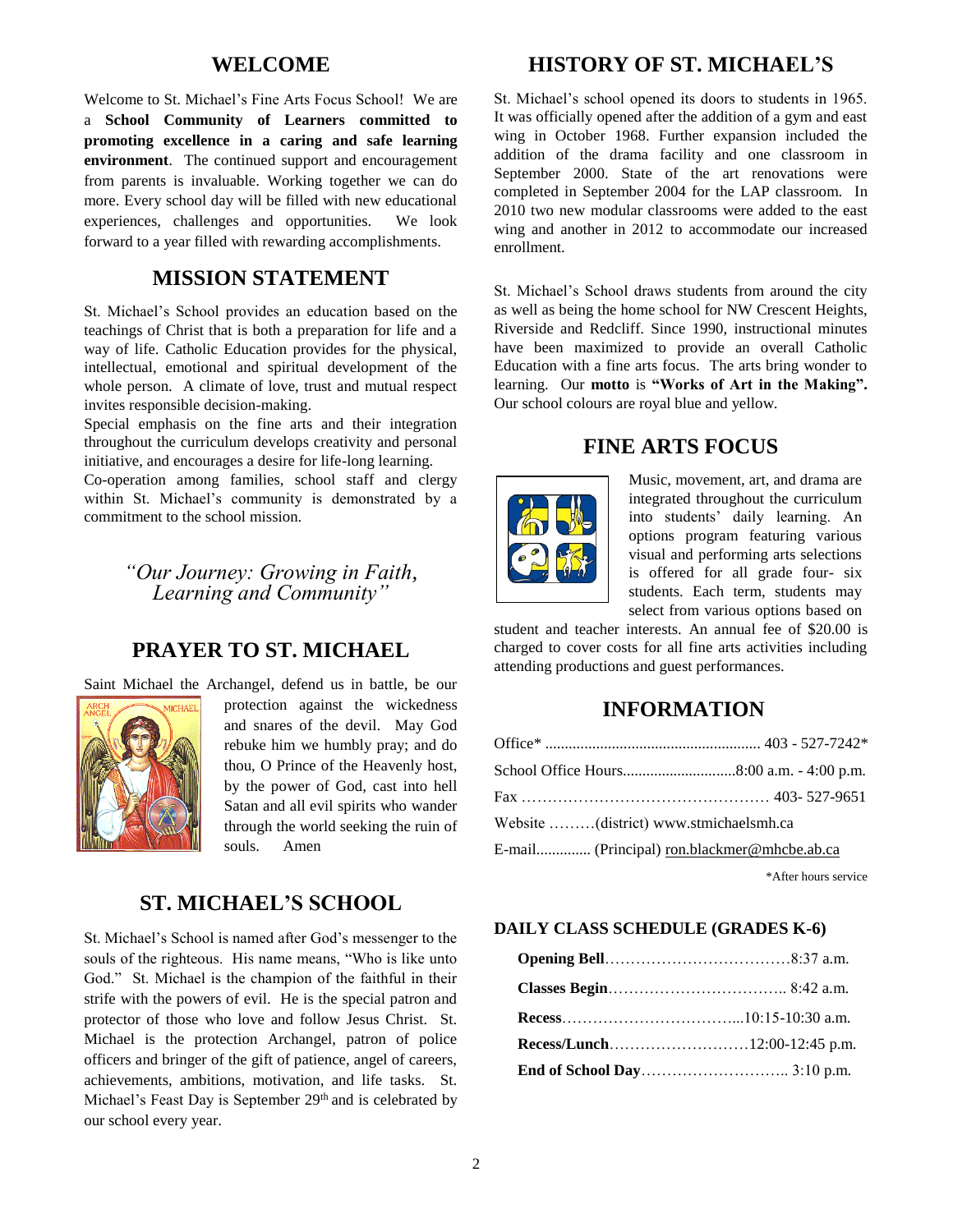## **MEDICINE HAT CATHOLIC BOARD OF EDUCATION**

#### **MISSION**

In partnership with family, Church, and community, we provide Catholic Education of the highest quality to our students.

#### **MOTTO - "SHOWING THE FACE OF CHRIST TO ALL"**

#### **VALUES**

We believe that Catholic education is a ministry that is at the heart of the church. In our ministry, we value and celebrate:

- Teaching and living our Catholic faith.
- Our Catholic traditions.
- Our ability to offer a full range of educational programs for all students.
- The uniqueness of each child
- The value of the arts in education

#### **PRINCIPLES OF PRACTICE**

In our ministry we are called, always and everywhere, to:

- Model Christ
- Prayer
- Service
- Strive for Excellence in academics and the arts
- Build Community

## **SCHOOL DISTRICT PERSONNEL**

| Mr. J. Colistro     | Superintendent                  |
|---------------------|---------------------------------|
| Mr. Chuck Hellman   | Associate Superintendent        |
| Mr. H. Lehr         | Associate Superintendent        |
| Mrs. Terri Ball     | <b>Primary Consultant</b>       |
| Mrs. Jill Wilkinson | Religious Education Coordinator |
| Mr. Greg MacPherson | Secretary-Treasurer             |

## **BOARD OF TRUSTEES**

Mr. Dick Mastel – Chair Rev. Robert Risling – Vice-Chair Mrs. Regina Durst, Mr. Peter Grad

#### **ST. MICHAEL'S TEACHING STAFF**

| Mr. Ron Blackmer      | - Principal                |
|-----------------------|----------------------------|
| Mrs. Bev Fune         | - Kindergarten             |
| Mrs. Nicola Dobek     | -Grade 1                   |
| Mrs. Maria Sehn       | - Grade 2                  |
| Mrs. Lenore Kowalchuk | - Grade 3, Art Facilitator |
| Mr. Drew Loehndorf    | - Grade 4, Phys. Ed.       |
| Mrs. Laura Hoffman    | - Grade 5, Science         |
| Mrs. Dana Wirachowsky | - Grade 6, Drama           |
| Miss Monica Braat     | - Inclusion Facilitator    |
| Ms. Patricia Swan     | - Music, choir             |
| Mrs. Raevon Gehring   | - FNMI.                    |
|                       |                            |

#### **SUPPORT STAFF**

| Mrs. Cathy Bachmier | - Secretary          |
|---------------------|----------------------|
| Mrs. Terry Haag     | - Head Custodian     |
| Mrs. Robin Wong     | - Library Technician |

#### **LEARNING ASSISTANTS:**

- PUF, Inclusion of Special Needs

Early Learning Program

#### **SCHOOL COUNCIL**

We are very fortunate to have a very dedicated, active and supportive School Council. The mission of St. Michael's School Council states that: the Council draws on the School and parish communities to work in partnership, providing guidance to staff, students and families and support to the Catholic Education Program. The goals include:

> -To increase the partnership between the school and the parish community

> -To increase the involvement between the community and the school

> -To provide assistance and enrichment for the students in their Catholic Education Program.

St. Michael's School Council (Annual General Meeting) is held in June.

**St. Michael's Funds for Fine Arts Society** is affiliated with St. Michael's School Council. It conducts fundraising activities. Funds support student projects and activities.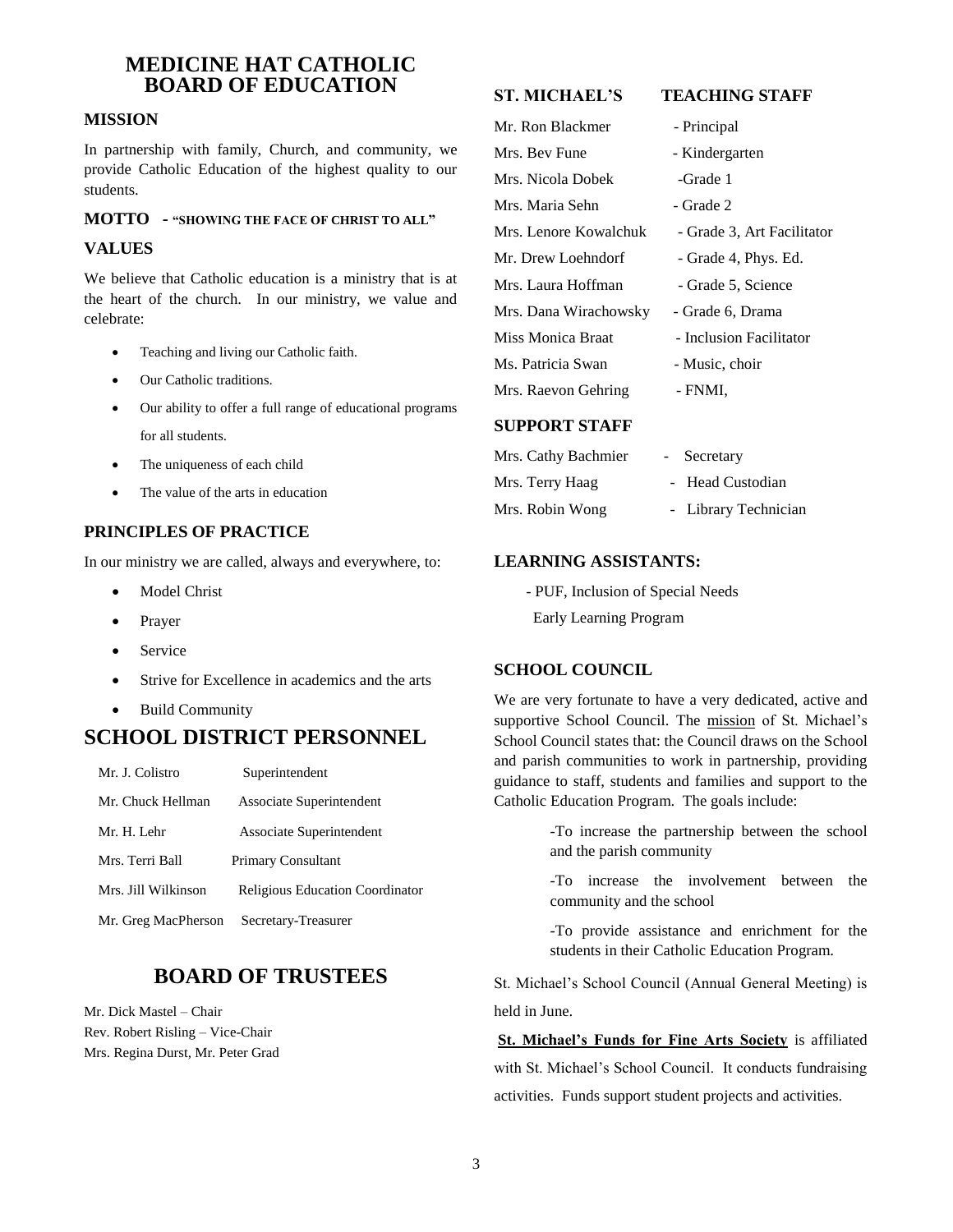An **Out of School Care Program** is affiliated with St. Michael's School Council. Before and after school care information is available by contacting the school office or by checking the school web site. **(Program Supervisor: Mrs. Nova Lee Townsend)**

## **STUDENT FEES**

The schedule of school fees for 2017-2018:

Fine Arts Fee - \$ 20.00 (for Gr. 1-6)

Please make cheques payable to St. Michael's School. School Fees are due by September 30, 2017.

## **SCHOOL SUPPLIES**

St. Michael's School provides students with all textbooks and some supplies. Students are expected to treat all school property and equipment with respect. Classroom teachers will issue **school supply lists** for each class. Please ensure that all supplies are labeled with child's initials and grade.

#### **FOOTWEAR**

Parents are asked to provide their child/children with another pair of shoes or appropriate footwear. These indoor shoes help keep our school and working environment clean, especially during days of inclement weather and definitely during the winter months. Black soled shoes are not permitted for indoor wear at school.

#### **DRESS CODE**

Appropriate clothing for school is necessary for every season. Hats and mitts and layers help keep students warm on cold days. On hot weather days, especially, appropriate clothing for school must be modest and respectful of our Catholic values. This means that shorts must be an acceptable length. No spaghetti straps, backless or muscle styles tops are not to be worn. Inappropriate slogans and symbols on clothing are not allowed. Caps and hats are removed when inside the school.

#### **VISITORS TO THE SCHOOL**

In order to protect our students we insist **all visitors** report to the office. In addition, all school exit doors, except the front doors are locked during class times.

Parents and Volunteers are most welcome in the school at all times. However, please report to and sign in at the school office upon arrival and we will be more than happy to give directions, assistance, or information**.**

## **EMERGENICIES AND MEDICAL**

#### **ALLERGY SENSITIVE CLASSROOMS**

There are students and staff at school who have a peanut, nut or other allergies, which may be life threatening. Epi pens are present at school for these persons. In support of

this condition we encourage all parents, especially in classes where this allergy is present, to avoid sending peanut type foods in their snacks and lunches to school. Snacks such as whole nuts of various kinds, treats and cookies containing nuts must not be sent to school. In addition to this, please check with the classroom teacher before bringing in any treats for the class as healthy snacks are highly encouraged.

#### **MEDICATION**

In accordance with School District Policy, we are not authorized to administer any medication unless specifically requested by the parents. Permission forms to administer medication are available at the school office.

#### **ACCIDENTS AND MEDICAL EMERGENCIES**

When a child is injured at school, first aid will be administered by staff members. In case of a serious emergency, every attempt will be made to contact parents or emergency contacts by phone. Parents are asked to come to the school to take their child for medical treatment. **Accident Insurance** is available to all students at a low cost. Application forms may be picked up from the administration office early in the fall.

#### **EMERGENCY PREPAREDNESS PROGRAM**

In the event of a school or community emergency safety procedures to follow are in place. Each classroom has an emergency folder containing escape routes, class lists, lock down, evacuation and fire drill procedures. These are practiced by the staff and students regularly throughout the school year.

## **COMMUNICATION**

#### **STUDENT AGENDAS**

Student agendas are incorporated into the daily routine for all students enrolled in Grades 1-6. Students develop grade level appropriate study and organizational skills by keeping their agendas updated daily. When parents review and sign the agendas daily, these agendas become an important resource and communication link between the home and school.

#### **SCHOOL HANDBOOK**

The information in the School handbook helps students and parents learn as much as possible about the services offered to students at St. Michael's School.

#### **NEWSLETTERS AND CALENDARS**

Monthly calendars are sent home and are posted on the St. Michael's school web page monthly. From time to time, letters, notices, reminders and order forms are sent home

.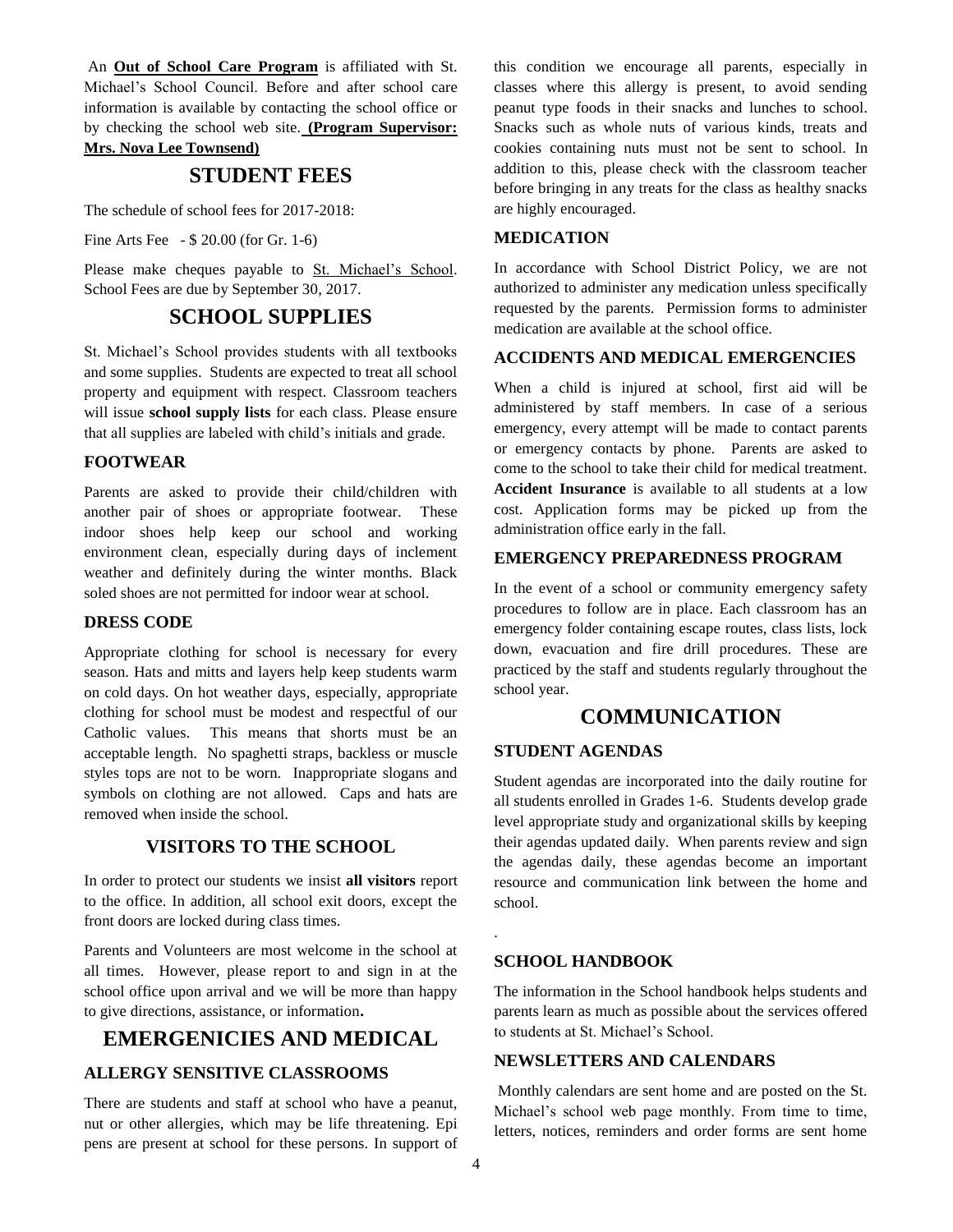with students or included in the daily agenda messages. Newsletters are made available to parents each month by being posted online. (www.stmichaelsmh.ca)

## **SCHOOL PROGRAMS**

#### **EARLY LEARNING PROGRAM (PRESCHOOL)**

St. Michael's School community-based preschool is designed to enhance children's learning in the areas of literacy, numeracy, social skills and spiritual development.

#### **KINDERGARTEN PROGRAM**

The Kindergarten Program provides classes for children who are 5 years of age before March 1<sup>st</sup>. The expectation in the Kindergarten Program is to meet the social, physical, intellectual, cultural, spiritual and emotional needs of young children to provide a foundation for elementary schooling.

#### **STUDENT PROGRAM (GRADES 1-6)**

Alberta Education outlines the **Program of Studies** for students. Catholic Parent Handbooks are available at the Curriculum Night that is held at St. Michael's in September of every year or on the Alberta Education website: [http://www.education.gov.ab.ca/parents/handbooks/srcath.p](http://www.education.gov.ab.ca/parents/handbooks/srcath.pdf) [df.](http://www.education.gov.ab.ca/parents/handbooks/srcath.pdf) Students will receive 181 days of instruction during the school year. This includes daily religious education, (DPA) daily physical activity, music and fine arts programming.

Our Catholic faith permeates through curricular and extracurricular aspects of learning for all students at St. Michael's School. Liturgical celebrations, school assemblies and monthly themes based on virtues showing our "Love of God and love of others", contribute to the spiritual and social dimensions necessary for well-rounded Catholic educational experiences for our students.

The religion program follows the Born of the Spirit series at each grade level. Children participating in sacramental preparations for the Sacraments of First Holy Communion, and First Reconciliation should register with St. Patrick's or Holy Family Parish offices. Both parishes have an information bulletin board in the front hallway of St. Michael's School.

In consultation with parents, **Individualized Program Plans** are developed for all students with specific educational needs. **IEPTs** are comprehensive plans that include specific goals, strategies, evaluation and transition plans.

#### **PARENT VOLUNTEERS**

The students of our school benefit from the great support they receive from our school community guests and sponsors and especially from parent volunteers. We

encourage parents to volunteer. Students and staff appreciate volunteers for their generous gifts of talent, service and time. Please see the principal for criminal record check information.

## **STUDENT LEARNING AND EVALUATION**

#### **PROGRESS REPORTS AND REPORT CARDS**

Progress reports and report cards are prepared three times a year: mid November, mid March and the last day of school in June.

#### **PARENT TEACHER CONFERENCES**

Parent teacher conferences are scheduled for mid November and mid March. Student achievement and student success are the primary topics of the conferences. In addition, parents are encouraged to maintain close contact with their child's teacher and the school with questions or concerns.

#### **STUDENT RECOGNITION**

Every classroom teacher, in a variety of ways, gives recognition to students on a regular basis.

We are very proud of our students' individual trophies, medals or other accomplishments in our wider community. This recognition takes place regularly during our weekly assemblies.

## **SAFETY AND SUPERVISION**

#### **CLOSED CAMPUS**

Students are not permitted to leave the school or grounds before their regular dismissal time without prior approval from their parent or guardian. Please report to the office to sign out your child for medical and other appointments. For student safety at all times please notify us if alternate arrangements have been made for your child's departure.

#### **SUPERVISION**

Supervision at the bus stop area and playground area is provided beginning at 8:25 a.m. Weather permitting, all students (grades 1-6) play outside until the first bell ring. Playground and lunch supervision is provided during morning recess and during the noon hour. Students remain in their own classrooms to eat their lunch. Bus stop supervision is provided until 3:20 p.m.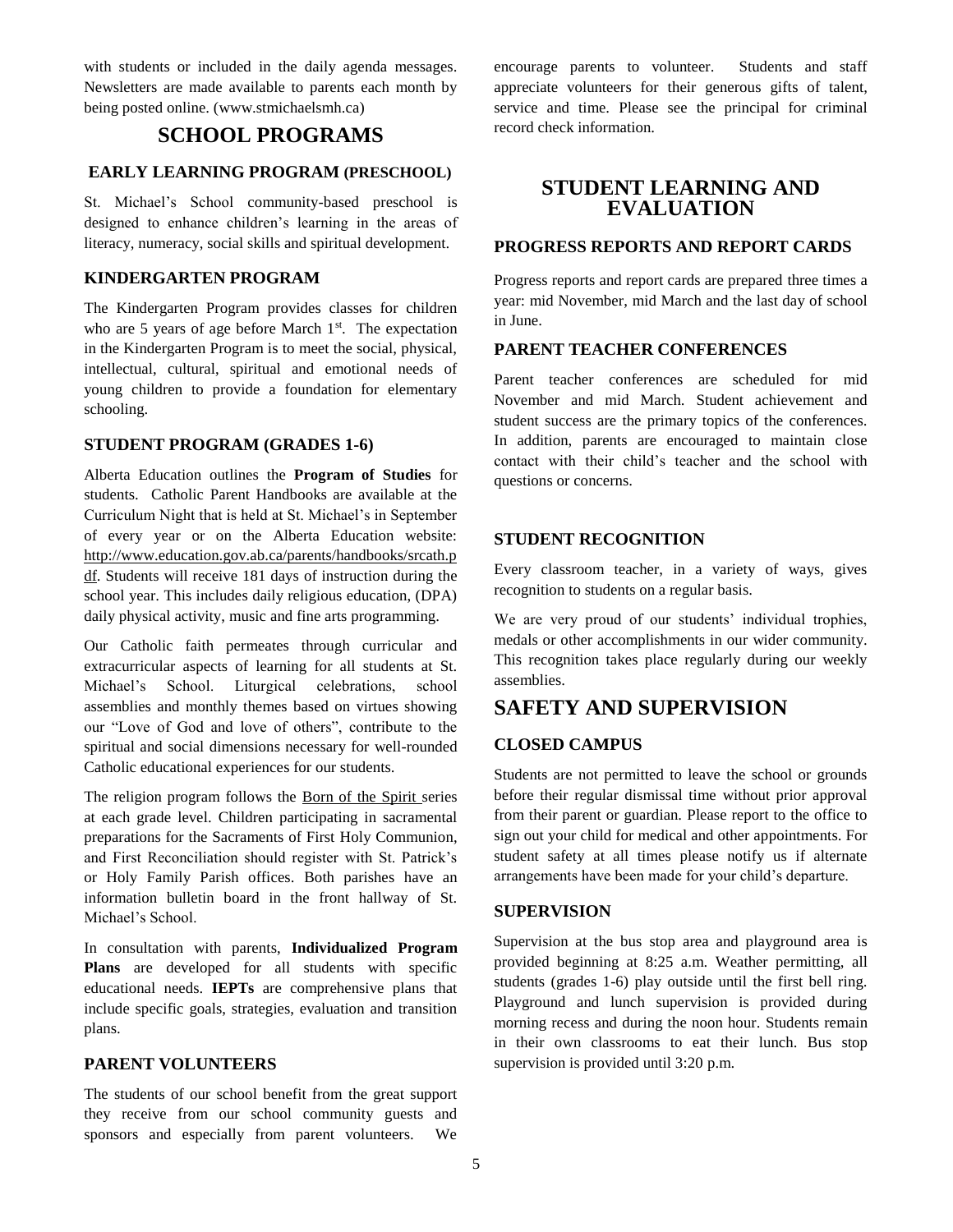#### **PARKING ZONES AND CROSSWALK**

For the safety of our students, parents are asked to keep handicapped and bus zones open. In the spring of 2010 a crosswalk was installed across Black Blvd. Older students assist as patrollers before and after school.

#### **SCHOOL ATTENDANCE AND LATES**

It is very important that students attend school every day. Parents should phone the school when their child is absent. Please phone 403-527-7242 before 9:00 a.m. or 1:00 p.m. Like absences, lates can be disruptive to your child's education. Please help us by making sure your child gets up in time to dress, eat breakfast, and get to school by his scheduled class time. If your child is late due to a medical or dental appointment, please send a note.

#### **STUDENT RESPONSIBILITIES:**

Students are expected to conduct themselves in a manner befitting a Catholic School. Students must:

- a) show respect for other students and adults working in the school;
- b) show respect for school and other students' property;
- c) use appropriate language;
- d) wear modest respectable clothing and maintain a neat and tidy appearance;
- e) remove caps on entering the school

#### **STUDENT CONDUCT ON SCHOOL BUSES**

Southland Bus Transportation will be providing transportation to those students. For information, regarding pickup times and locations please contact Southlands Transportation at 403-526-4655. The Medicine Hat Catholic Board of Education expects all students being transported to follow these rules for school bus passengers:

#### **While on the bus:**

a. The driver is in full charge of the school bus at all times and students

must obey the driver promptly and cheerfully.

b. The driver may assign a seat for which the student will be held

responsible and he or she will retain this seat until directed otherwise by the driver.

c. Students must be on time and waiting in an orderly manner at the bus stop.

d. Unnecessary conversation with the driver is prohibited.

e. Classroom conduct is to be observed on the bus and any disturbance that may take the driver's attention and endanger the safe operation of the bus is prohibited.

- f. There is no smoking or the use of alcohol or drugs on any school bus.
- g. Students must not litter the bus or throw any articles out of the bus

windows.

- h. Students must not extend any part of their body out of the windows.
- i. Students must remain seated while the bus is in motion.
- j. Skates must have skate guards or be in a canvas backpack.

## **GENERAL INFORMATION**

#### **Milk Program**

The school operates a milk program. Ordering occurs on a two-month basis. A letter outlining details for ordering milk will be sent home bi-monthly.

#### **School Nurse**

The Community Health Services of the Palliser Health Authority keeps a record of every student's Immunization Record. Periodic visits are made by the Public Health Nurses. Before immunization takes place, parents must sign a consent form.

#### **Counselling support**

Mental Heath Consultants from Palliser Health Region's Southeastern Alberta Student Health Partnership are available to help students that require counselling in the areas of behavioural/emotional health. Referral forms are available from teachers and the school office.

#### **Bicycles/Skateboards/In-Line Skates/Toys**

Bicycles must be clearly identified before they are brought to school. Bicycles are to be parked and locked in the bike rack. Bike helmets should be brought into the school. Students must walk their bicycles while on school property. Skateboards, In-line skates, roller blades and roller footwear are not allowed in school. To prevent loss and damage to toys and trading cards, do not bring them to school.

#### **Electronics**

Students maynot bring the following items to school without the permission of the Principal: electronic games, e.g. game boy, cell phones, cameras, MP3 players, CD players and I Pods.

## **2017-2018 EVENTS CALENDAR**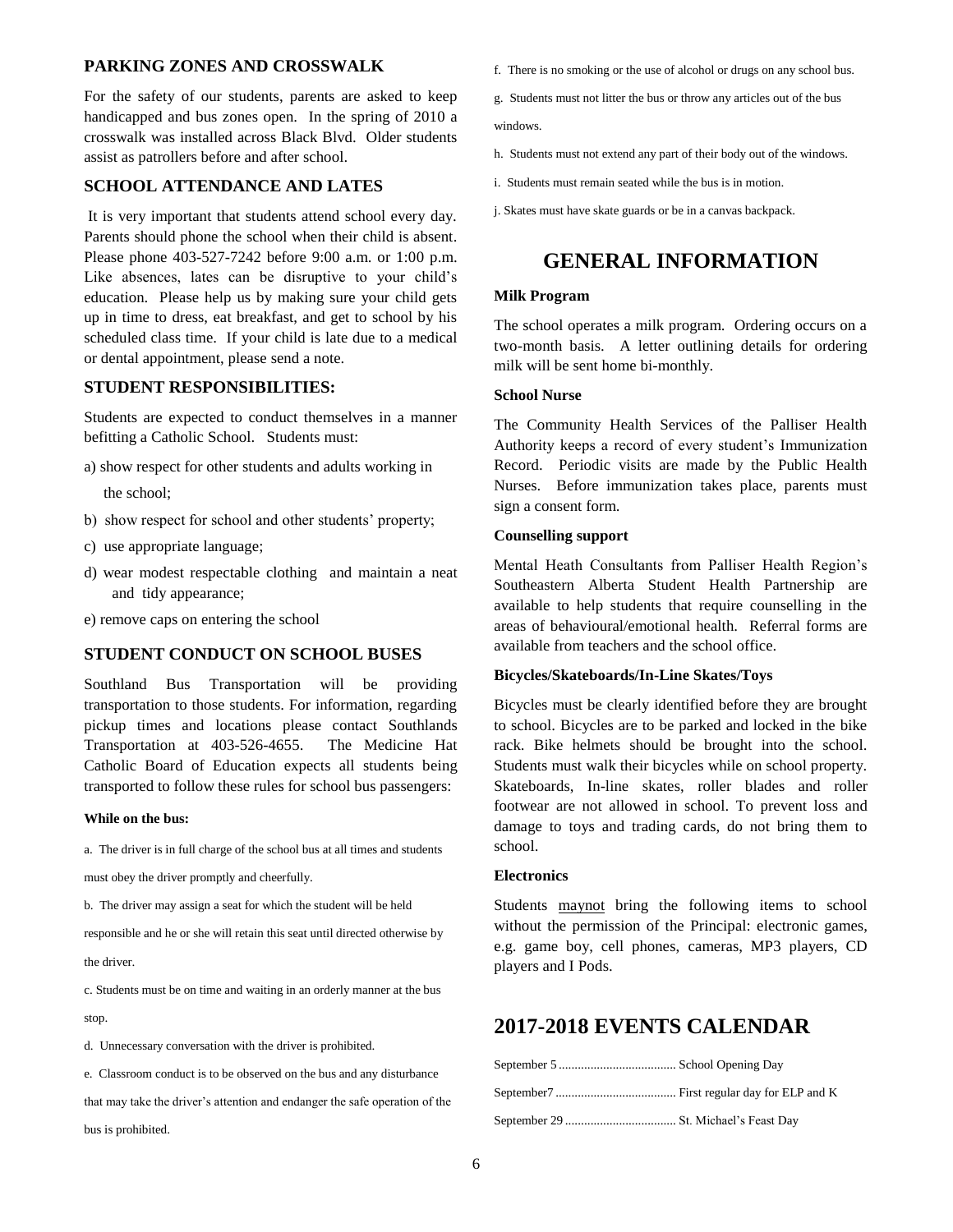| November 11Remembrance Day           |  |
|--------------------------------------|--|
| December 22-Jan. 7Christmas Vacation |  |
|                                      |  |
| March 30 – April 8Easter Vacation    |  |
|                                      |  |
|                                      |  |
|                                      |  |



**St. Michael's School**

**865 Black Blvd. NW**

**Medicine Hat, AT T1A 7B5**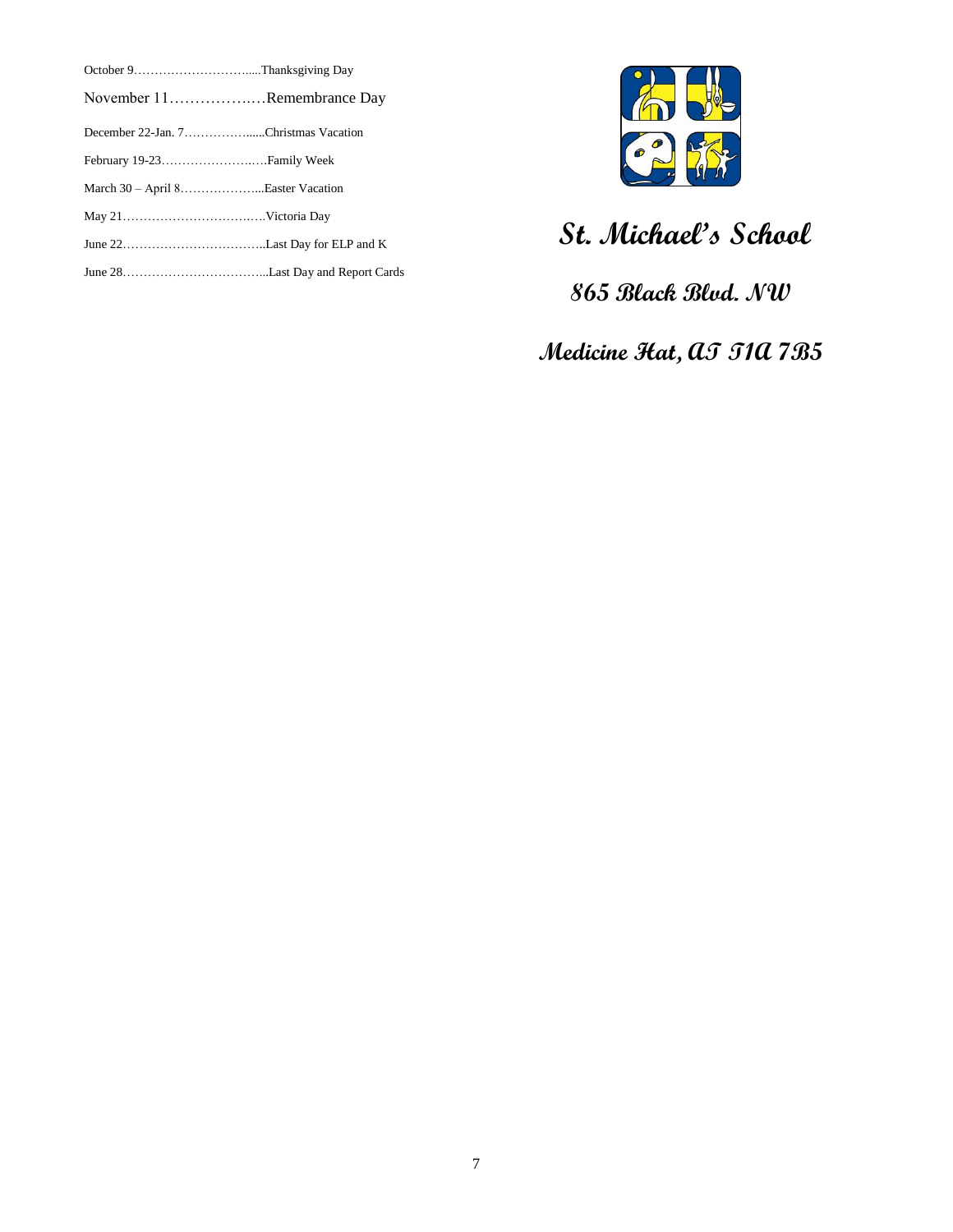#### **Administrative Procedure 351 – Student Conduct Medicine Hat Catholic Board of Education STUDENT CODE OF CONDUCT**

**1. Statement of Purpose** ‐ Medicine Hat Catholic Board of Education is committed to providing welcoming, caring, respectful and safe learning environments that respect diversity and a sense of belonging for students. (School Act Sec 45.1). The treatment of all persons with respect and dignity is a core value within the division. Expectations for student conduct arise from *School Act* requirements and the school district's Catholic values. In our ministry, we value and celebrate:

Teaching and living our Catholic faith

Our Catholic traditions

Our ability to offer a full range of educational programs for all students

That every child is a unique creation who possesses an intrinsic dignity which must always be respected

Parents as primary educators. Parents have the first responsibility for the education of their children

**2. Definition of Bullying** ‐ Section 1.1 (b.1) Alberta School Act, defines "bullying" as " repeated and hostile or demeaning behaviour by an individual in the school community where the behaviour is intended to cause harm, fear or distress to one or more other individuals in the school community, including psychological harm or harm to an individual's reputation."

**3. Communication** ‐ The Student Code of Conduct must be:

- Made publicly available
- Reviewed every year, and

Provided to all staff, students and parents/legal guardians

**4. The Alberta Human Rights Act** ‐ Our priority is to ensure that all of our students are provided with a respectful and compassionate school environment rooted in Catholic values and teachings. This includes placing a strong value on having students conduct themselves properly at all times by respecting:

All individuals and not engaging in discriminatory actions towards others because of their age, race, colour, place of origin, ancestry, family status, religious beliefs, physical disability, mental disability, gender, gender identity, gender expression, sexual orientation

School authorities and School and Division property, as well as, the property of others

*The Alberta Human Rights Act, December 11, 2015: The Alberta Human*

*Rights Act prohibits discrimination on the basis of an individual's race,*

*religious beliefs, colour, gender, gender identity, gender expression, physical disability, mental disability, age, ancestry, place of origin, marital status, source of income, family status or sexual orientation of*

*that person or class of persons. Any behaviour that supports this discrimination is prohibited.*

#### **5. Shared Responsibility** ‐ Medicine Hat Catholic Board

of Education recognizes that responsibility for student conduct is a shared responsibility between the Division, students, their parents/guardians and the broader community. The students in our Division are expected to behave in a virtuous manner that is charitable, courteous, respectful of others and supportive of the school philosophy and the goals of Catholic education.

**6. Acceptable and Unacceptable Behavior** ‐ As required in Section 12 and Section 45.1(3) of the School Act the following behaviors are deemed acceptable and unacceptable within the Medicine Hat Catholic Board of Education.

#### **6.1 Acceptable Behaviors**

Students are expected to meet the requirements of the School Act (Section 12) which states a student shall conduct himself or herself so as to reasonably comply with the following code of conduct:

- Be diligent in pursuing the student's studies
- $\bullet$  . Attend school regularly and punctually

Co‐operate fully with everyone authorized by the board to provide education programs and other services

 $\mathbf{r}$  . Comply with the rules of the school

Account to the student's teachers for the student's conduct

Respect the rights of others

Ensure that the student's conduct contributes to a  $\epsilon$ welcoming, caring, respectful and safe learning environment that respects diversity and fosters a sense of belonging

Refrain from, report and not tolerate bullying or bullying behaviour directed toward others in the school, whether or not it occurs within the school building, during the school day or by electronic means

Positively contribute to the student's school and  $\epsilon$ community

#### **6.2 Unacceptable Behaviors**

The following are examples of unacceptable behaviors with regard to student conduct in schools that interfere with the establishment of welcoming, caring, respectful and safe learning environments that respect diversity and a sense of belonging for students:

- $\bullet$  . Defiance and disrespect
- Inappropriate use of language

Behaviors that interfere with the learning of others and/or the school environment or that create unsafe conditions

- Open opposition to authority
- Bullying, including cyber‐bullying
- Breaches of digital on‐line safety
- Physical harm/assault; Personal and/or sexual